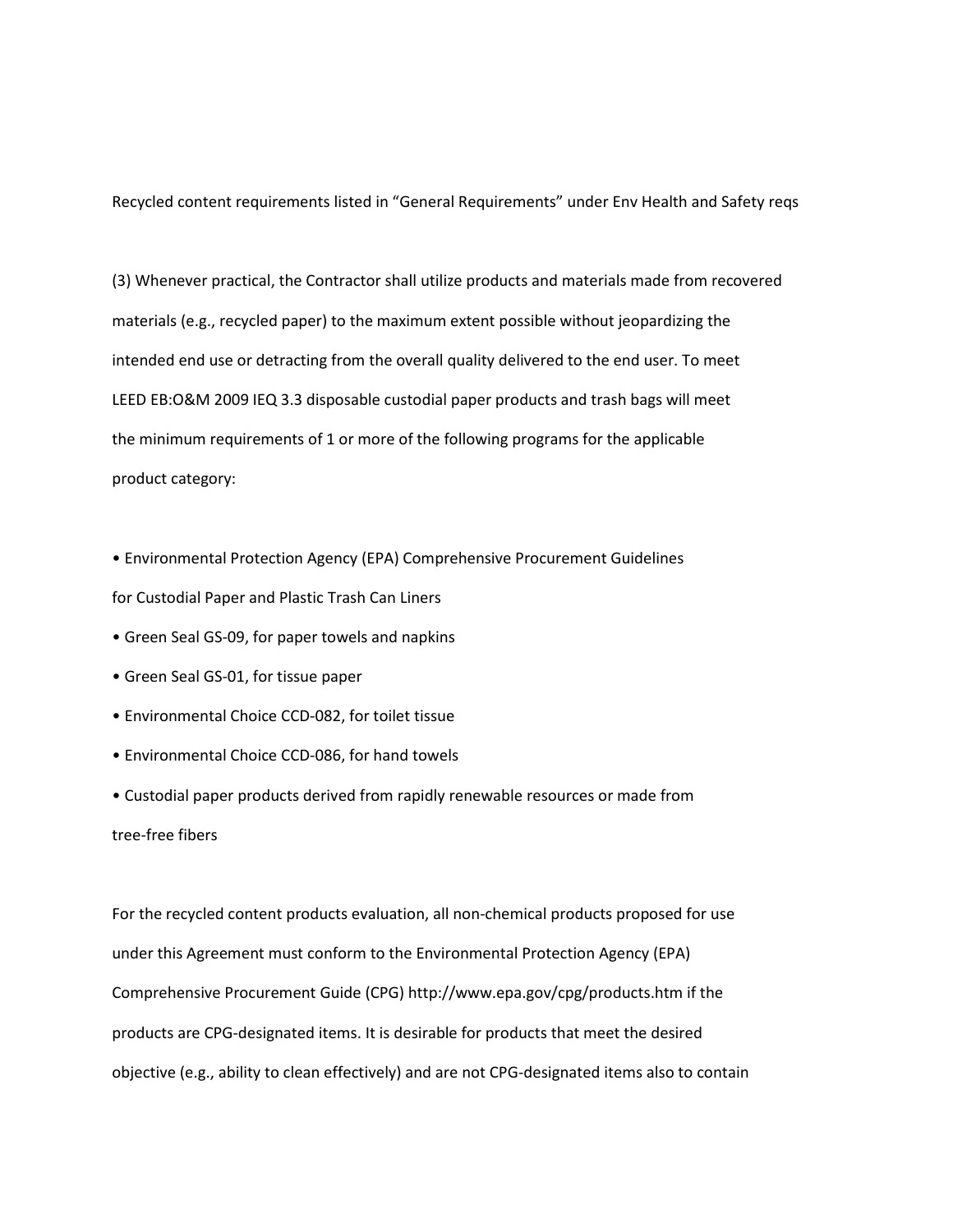the highest possible amounts (by percentage) of recovered material(s) and post-consumer content.

### **2.5 Environmental Preferability:**

Proposer shall submit as part of its response the documentation specifically requested below and other information documenting its ability to comply with the standards and specifications set forth in this Section 2.5.

2.5.1 Mandatory and Desirable Characteristics--Chemical Cleaning Products

Portland State University has established both Mandatory characteristics and Desirable characteristics for evaluation of six (6) representative categories of chemical cleaning products.

Proposers shall provide a Material Safety Data Sheet (MSDS), equivalent information, and/or any additional information specifically requested for each product offered in the product categories set forth above to enable PSU to evaluate both Mandatory and Desirable characteristics with respect to that product. Failure to submit an MSDS, equivalent data, or any other information required to substantiate claims made about one or more offered products will be deemed the same as failing to meet the criteria for that product category and may result in PSU excluding a Proposer's Proposal from further consideration.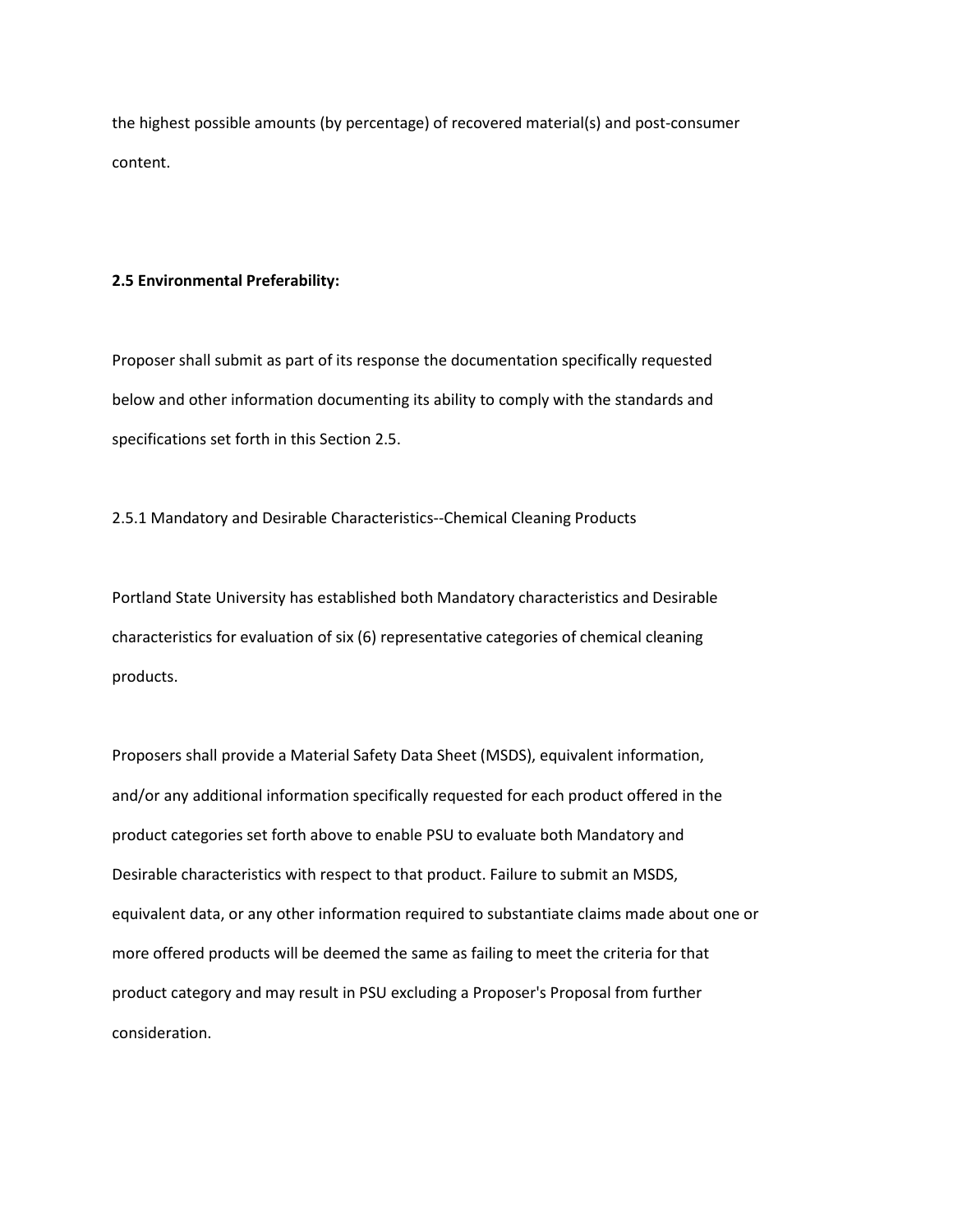### 2.5.2 Chemical Cleaning Product Categories

PSU will evaluate the characteristics of products in six (6) designated Chemical Cleaning Product Categories listed below. Proposers may propose more than one product within a product category (example only–brand "X" and brand "Y" for all-purpose cleaner) and/or propose a single product that addresses more than one product category or cleaning task 14 (example only–brand "X" as all-purpose cleaner and general disinfectant). However, minimizing the number of different chemicals to be used is desirable.

# Chemical Cleaning Product Categories

- 1. All-Purpose Cleaner
- 2. General Degreaser
- 3. General Disinfectant
- 4. Floor Stripper
- 5. Bathroom Cleaner
- 6. Glass Cleaner

Proposers shall provide a cut sheet, specification sheet, equivalent information, and/or any additional information specifically requested for each type of equipment proposed for use to enable PSU to evaluate characteristics with respect to that product.

## **2.5.3 Chemical Requirements**

a. Contractor must purchase at least 30% of cleaning products by cost that meet 1 or more of the following standards for the appropriate category: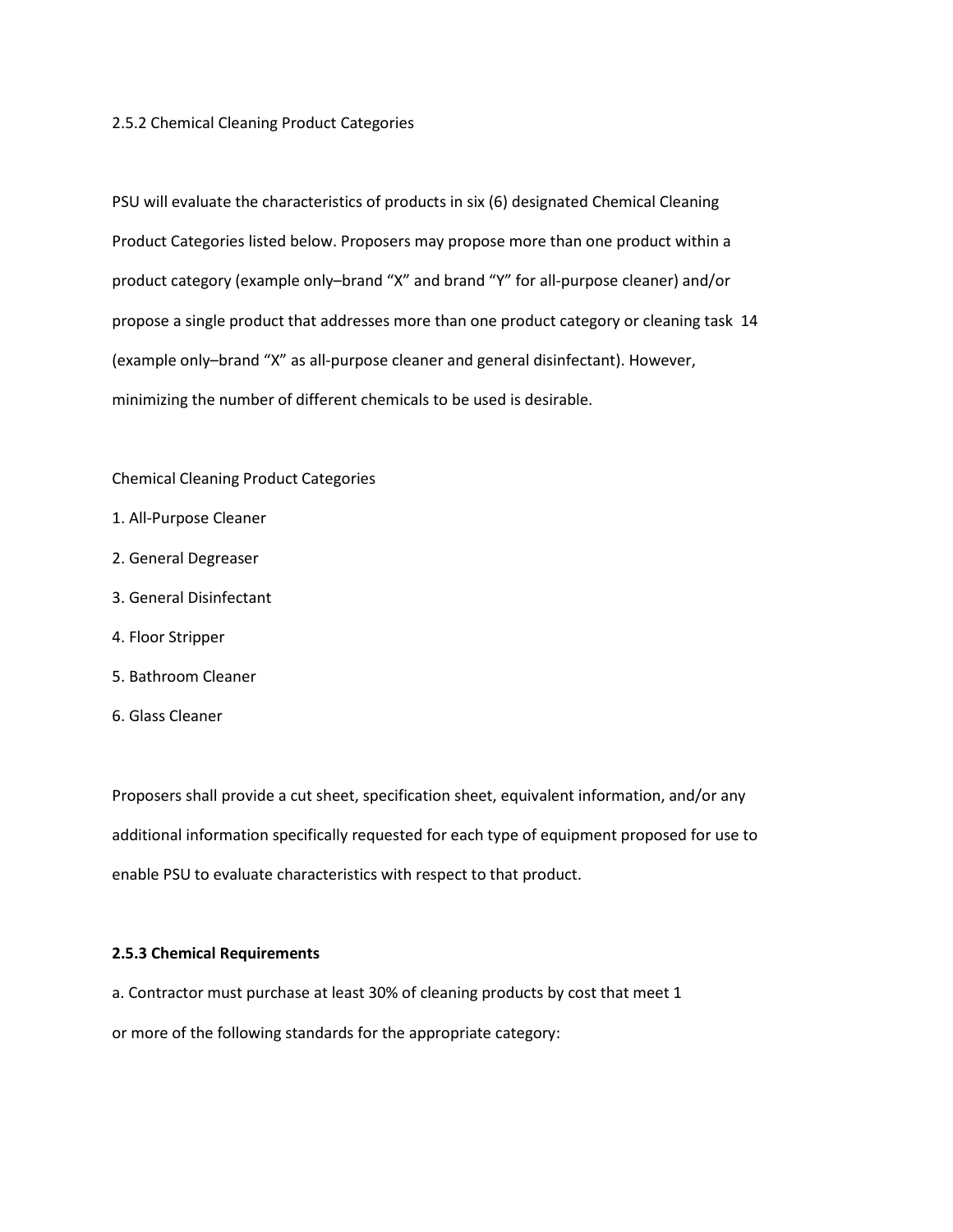Cleaning products meet 1 or more of the following standards for the appropriate category:

• Green Seal GS-37, for general-purpose, bathroom, glass and carpet cleaners used for industrial and institutional purposes.

- Environmental Choice CCD-110, for cleaning and degreasing compounds.
- Environmental Choice CCD-146, for hard surface cleaners.
- Environmental Choice CCD-148, for carpet and upholstery care.

Disinfectants, metal polish, floor finishes, strippers or other products not addressed by the above standards meet 1or more of the following standards for the appropriate category:

• Green Seal GS-40, for industrial and institutional floor care products.

• Environmental Choice CCD-112, for digestion additives for cleaning and odor control.

- Environmental Choice CCD-113, for drain or grease traps additives.
- Environmental Choice CCD-115, for odor control additives.
- Environmental Choice CCD-147, for hard floor care.

• California Code of Regulations maximum allowable VOC levels for the specific product category.

Hand soaps meet 1 or more of the following standards:

• No antimicrobial agents (other than as a preservative) except where required by health codes and other regulations (e.g., food service and health care requirements).

• Green Seal GS-41, for industrial and institutional hand cleaners.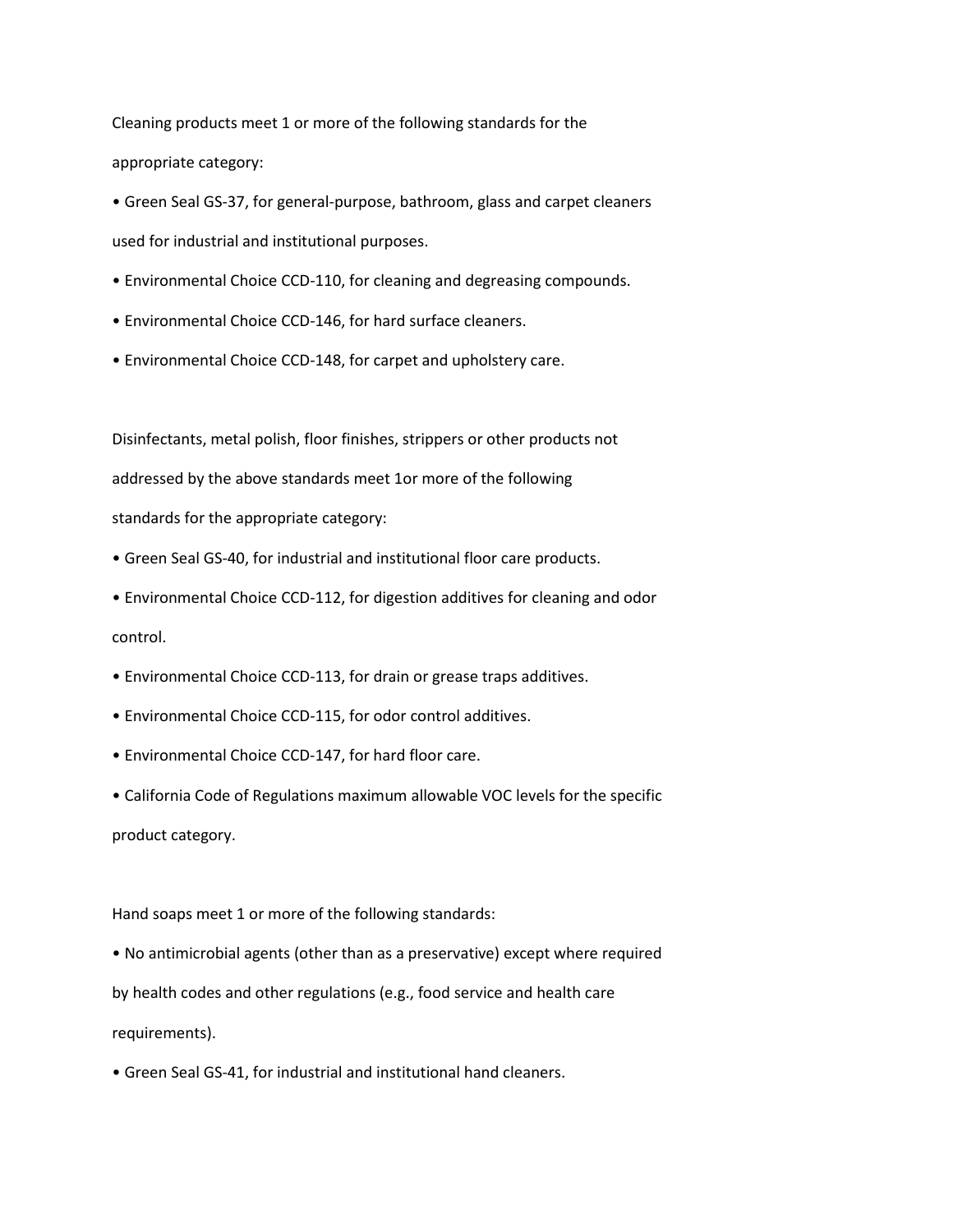• Environmental Choice CCD-104, for hand cleaners and hand soaps.

Contractor must provide quarterly reports to PSU documenting the types and cost of chemicals purchased to demonstrate compliance with the 30% by cost requirement. Reports shall be delivered to PSU's Custodial Coordinator with a copy to PSU's Sustainability Coordinator. 15

b. Chemicals may not contain any ingredients that are known carcinogens, mutagens, or that are known to cause reproductive toxicity, as defined by the following agencies: International Agency for Research on Cancer (IARC), National Toxicology Program (NTP), US Environmental Protection Agency, or the Occupational Health and Safety Administration (OSHA)

c. Chemicals should not contain substances that contribute significantly to the production of photochemical smog, tropospheric ozone and poor indoor air quality.

d. Chemicals may not be toxic to aquatic life. A compound is considered not toxic to aquatic life if it meets one or more of the following criteria: Acute LC50 for algae, daphnia, or fish > 100 mg/L

e. Chemicals or chemical mixtures, as packaged from the supplier, may not be classified as flammable.

f. Contractor may use chlorine bleach in childcare areas only when and where required by state or federal rules. When required, Contractor may use it only very sparingly in childcare areas.

g. Preference will be given to chemicals which exhibit partial or complete biodegradability. With respect to cleaners, solvents or any other non-paper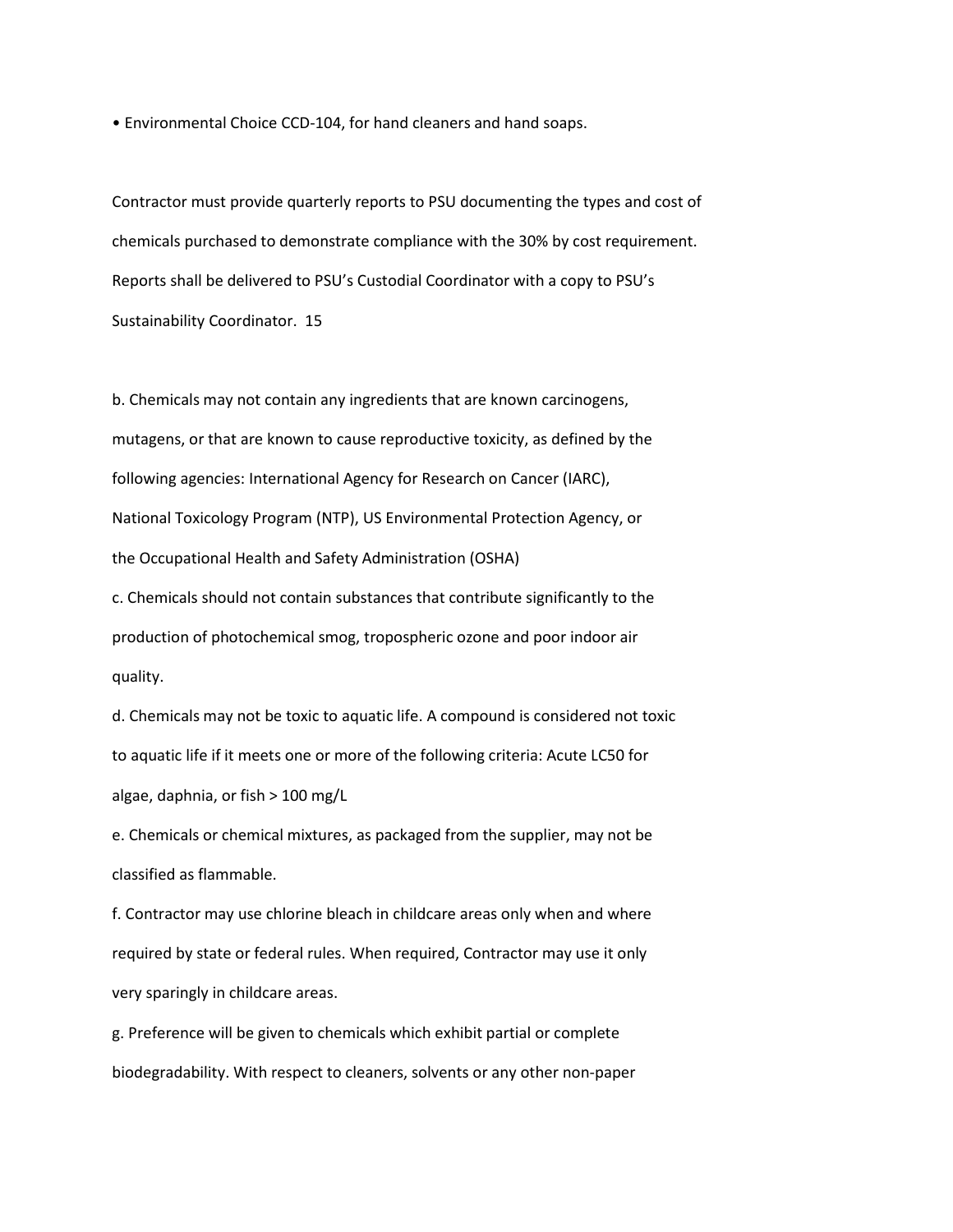product, "biodegradability" shall mean the definition set forth at subparagraph 3.6 of Green Seal Standard GS-8 for General Purpose Household Cleaners (www.greenseal.org). Sufficient proof of biodegradability may also be verified, either in peer-reviewed literature or databases proving that the ingredient was tested in accordance with standard test procedures. h. Chemicals which do not contain strong irritants to the skin, eye and respiratory system are preferred. See "The Cleaning Products Pilot Project," at http://www.epa.gov/oppt/epp/pubs/cleaner.pdf, where the user may review products for "Environmental Attributes" that EPA has considered including: Skin Irritation, Air Pollution Potential, Fragrances, Dyes, and Minimization of Exposure to Concentrates. Furthermore, it is desirable for certain chemical cleaning products to be used in liquid form rather than through a delivery system that "atomizes" or delivers the product as a fine mist. Eliminating such delivery minimizes the likelihood of inhalation by the user.

i. Preference may be given to chemicals which are natural or organic, depending on the other environmental and health characteristics of the chemical. j. No products shall be used on-site that are contained in pressurized, sealed aerosol spray cans. PSU chooses to eliminate on-site use of products so delivered because these containers require additional handling to fully discharge product and propellant and are not reusable or recyclable. All chemical cleaning products must be available in a liquid form or manual pump action sprays and/or concentrates that can be dispensed into pump bottles for use. Acceptable supporting data here may include a picture of the commercially available product delivery system (as in commercial literature) and/or description of the Proposer's intended delivery system.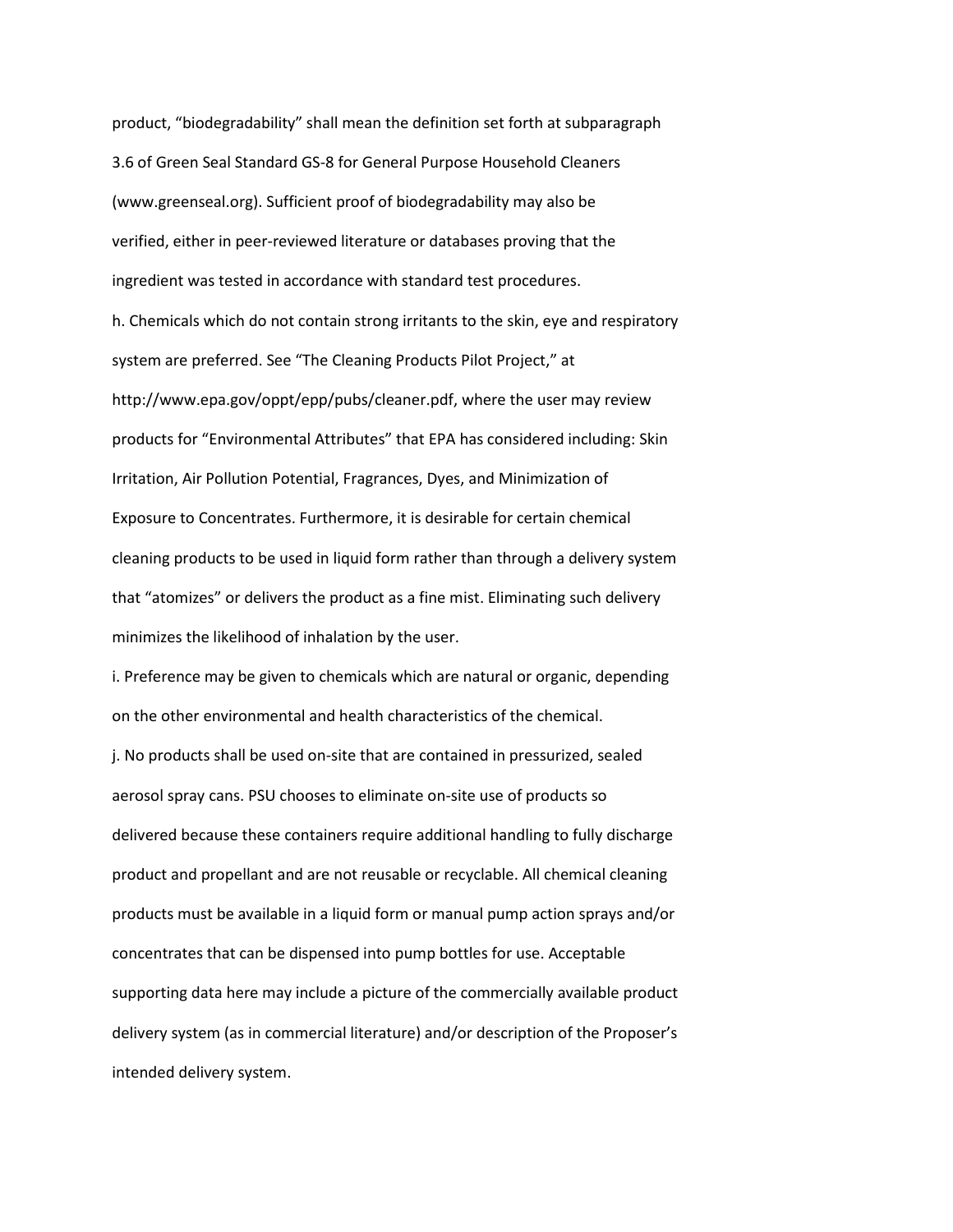k. The Contractor shall submit with the Bid a Material Safety Data Sheet (MSDS) for all products when new products are proposed. The MSDS Sheets must also accompany the toxic product(s) to the specified delivery sites with each order. If the product is actually used diluted, the dilution rate must also be stated in the MSDS. 16

l. Products whose Material Safety Data Sheet (MSDS) requires the use of respiratory protective equipment for use by personnel will not be acceptable m. The Contractor shall be held responsible for any damage to personnel or equipment directly traceable to these cleaners, cleansers and polishes. n. The number and type of chemicals used should be kept at a minimum to reduce regulatory management and potential environmental and health impacts.

o. Frequently used chemicals must be supplied in bulk containers to reduce the impact on the environment by significantly reducing the need for petroleum, plastic, cardboard, transportation room, storage space, and the amount of produce orders to process. Dilution control dispensers must be supplied to automatically mix the correct amount of bulk chemical with water to produce ready-to-use-product on site. The dispensers must be suitable to mix the chemicals used in the proper ratios – different dispensers for different chemicals may be required. Dispensers should be resistant to tampering or inadvertent changes to mixing ratios. Contractor must supply documentation of all dispensing systems used.

p. The contractor shall establish standard operating procedures addressing how an effective cleaning and hard floor and carpet maintenance system will be consistently utilized, managed and audited. Specifically address cleaning to protect vulnerable building occupants. Contractor must have a written floor